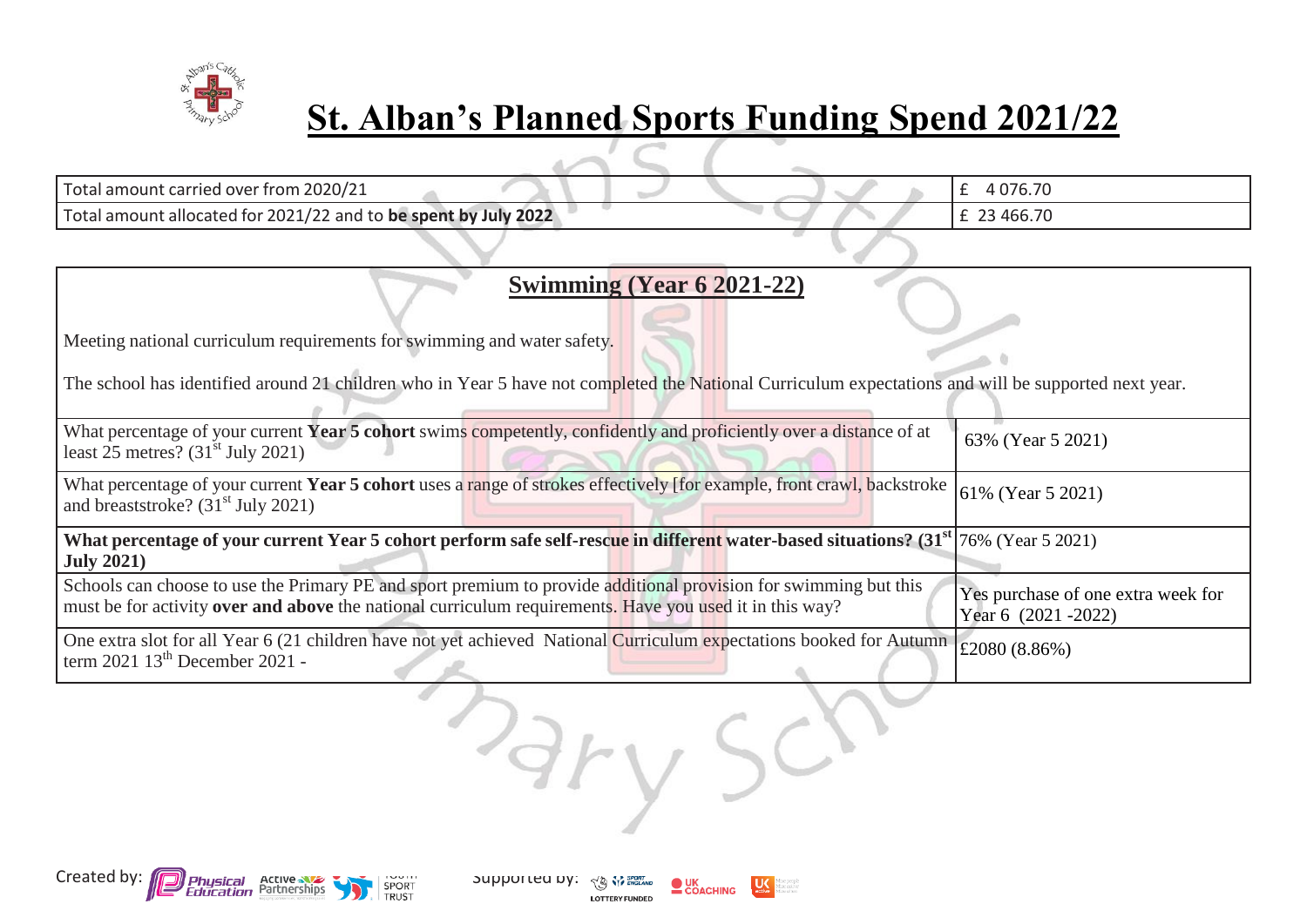## **Action Plan and Budget Tracking**

Capture your intended annual spend against the 5 key indicators. Clarify the success criteria and evidence of impact that you intend to measure to evaluate for pupils today and for the future.

| <b>Academic Year: 2021/22</b>                                                                                                                                                                                                                                                               | Total fund allocated: £23 466.70                                                                                       | <b>Date Updated: 31/07/21</b> |                                                                                                   |                                             |
|---------------------------------------------------------------------------------------------------------------------------------------------------------------------------------------------------------------------------------------------------------------------------------------------|------------------------------------------------------------------------------------------------------------------------|-------------------------------|---------------------------------------------------------------------------------------------------|---------------------------------------------|
| Key indicator 1: The engagement of all pupils in regular physical activity - Chief Medical Officers guidelines recommend<br>thatprimary school pupils undertake at least 30 minutes of physical activity a day in school                                                                    |                                                                                                                        |                               |                                                                                                   | Percentage of total allocation:             |
| <b>Intent</b>                                                                                                                                                                                                                                                                               | <b>Implementation</b>                                                                                                  |                               | <b>Impact</b>                                                                                     |                                             |
| Your school focus should be clear<br>what you want the pupils to know<br>and be able to do and about<br>what they need to learn and to<br>consolidate through practice:                                                                                                                     | Make sure your actions to achieve<br>are linked to your intentions:                                                    | Funding<br>allocated:         |                                                                                                   |                                             |
| Enhanced playground resources to<br>increase physical activity and<br>participation. Develop Lunch and<br>Play leaders                                                                                                                                                                      | Enhance our outdoor equipment<br>and show pupils how to use them<br>in the intended way.                               | £500                          |                                                                                                   |                                             |
| All pupils to be enthused by sport and Installation of two ACTIVALL units<br>to have the opportunity of learning<br>core skills and participating regularly<br>in sporting activity – space is limited<br>on the playground $-$ the units will<br>have a high impact in a reduced<br>space. | in the playground to promote<br>sporting activity at play and<br>lunchtime:                                            | £ 6300                        |                                                                                                   |                                             |
| Key indicator 2: The profile of PESSPA being raised across the school as a tool for whole school improvement                                                                                                                                                                                |                                                                                                                        |                               |                                                                                                   | Percentage of total allocation:             |
|                                                                                                                                                                                                                                                                                             |                                                                                                                        |                               |                                                                                                   | $\%$                                        |
| <b>Intent</b>                                                                                                                                                                                                                                                                               | Implementation                                                                                                         |                               | <b>Impact</b>                                                                                     |                                             |
| Your school focus should be clear<br>what you want the pupils to know<br>and be able to do and about<br>what they need to learn and to<br>consolidate through practice:                                                                                                                     | Make sure your actions to achieve<br>are linked to your intentions:                                                    | Funding<br>allocated:         | Evidence of impact: what do<br>pupils now know and what<br>can they now do? What has<br>changed?: | Sustainability and suggested<br>next steps: |
| Created by: <b>Physical</b> Active                                                                                                                                                                                                                                                          | YOUTH<br>Supported by: $\frac{1}{\sqrt{2}}$ of $\frac{1}{\sqrt{2}}$ of $\frac{1}{\sqrt{2}}$ COACHING<br>SPORT<br>TRUST |                               |                                                                                                   |                                             |

**LOTTERY FUNDED**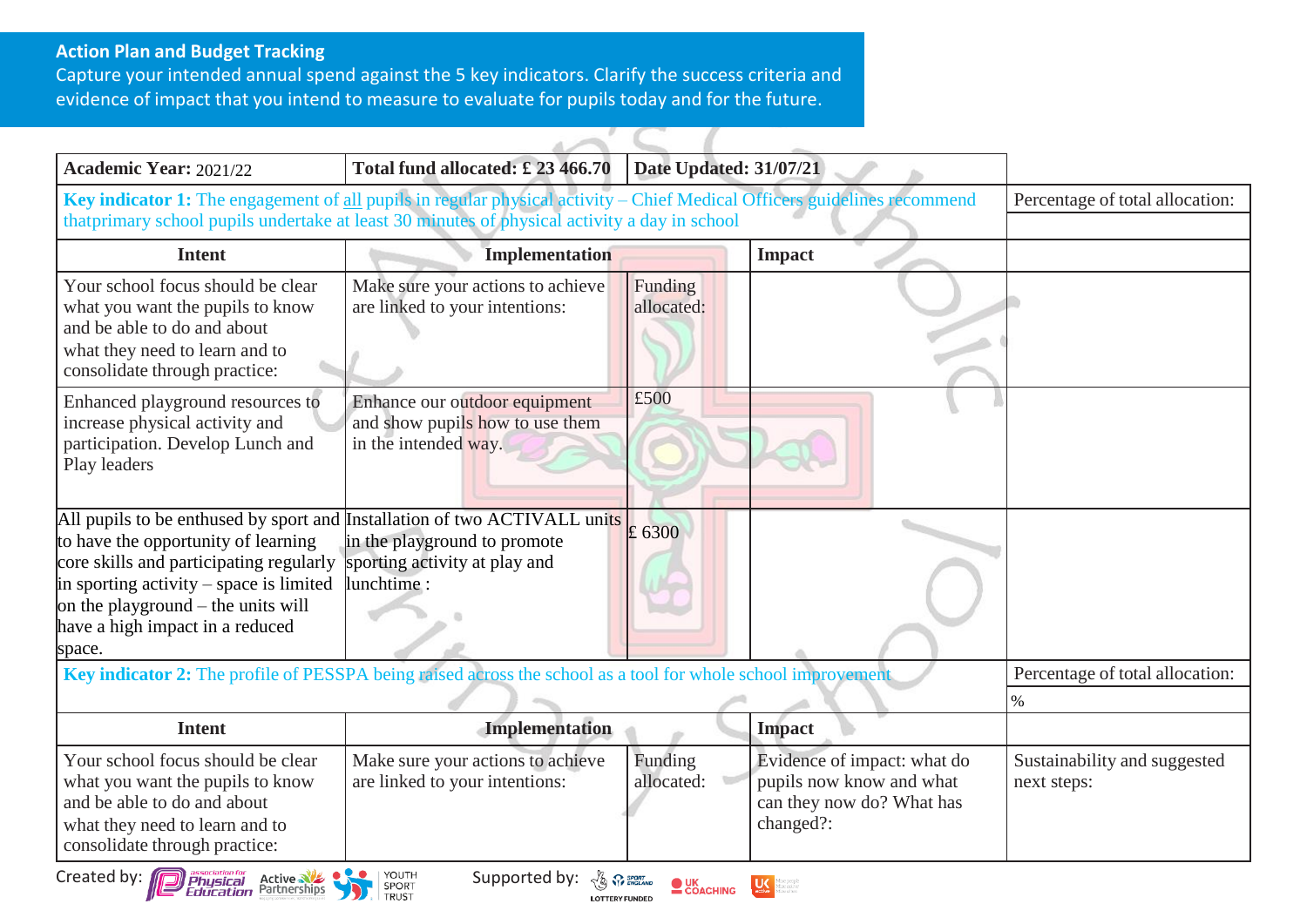| Maintaining the high profile for<br>PEPSA by hiring specialist P.E.<br>practitioners that encourages pupils<br>and teachers to engage in healthy<br>lifestyles and supports staff in<br>professional learning | Teachers to work with specialist<br>providers to ensure that demonstrate<br>high quality teaching and learning.<br>Work with Edsential to provide a range<br>of minority sports that children would<br>not otherwise have exposure to. |                       |      |                                 |
|---------------------------------------------------------------------------------------------------------------------------------------------------------------------------------------------------------------|----------------------------------------------------------------------------------------------------------------------------------------------------------------------------------------------------------------------------------------|-----------------------|------|---------------------------------|
| Ensure themed weeks embedded<br>To ensure the PE Curriculum is being<br>implemented                                                                                                                           | Fitness and Nutrition days 2 x half<br>days 6 workshops                                                                                                                                                                                | £675                  |      |                                 |
| Purchase of Edsential planning-                                                                                                                                                                               | PE lead to support<br><b>Personal Best</b>                                                                                                                                                                                             | £675<br>£890          |      |                                 |
|                                                                                                                                                                                                               |                                                                                                                                                                                                                                        |                       |      | Percentage of total allocation: |
| Key indicator 3: Increased confidence, knowledge and skills of all staff in teaching PE and sport                                                                                                             |                                                                                                                                                                                                                                        |                       |      |                                 |
| <b>Intent</b>                                                                                                                                                                                                 | <b>Implementation</b>                                                                                                                                                                                                                  | <b>Impact</b>         | $\%$ |                                 |
| Your school focus should be clear<br>what you want the pupils to know<br>and be able to do and about<br>what they need to learn and to                                                                        | Make sure your actions to<br>achieve are linked to your<br>intentions:                                                                                                                                                                 | Funding<br>allocated: |      |                                 |
| consolidate through practice:<br>Curriculum Support using teacher<br>competencies in P.E. via high quality<br>professional development leading to high<br>quality lesson delivery.                            | Bespoke CPD packages for staff to<br>develop increased expertise in the area<br>of P.E. Bespoke Packages in Year 1, 3<br>and $5:4 \times \frac{1}{2}$ days support for each<br>Year group                                              | £2670 (£3 x 890)      |      |                                 |



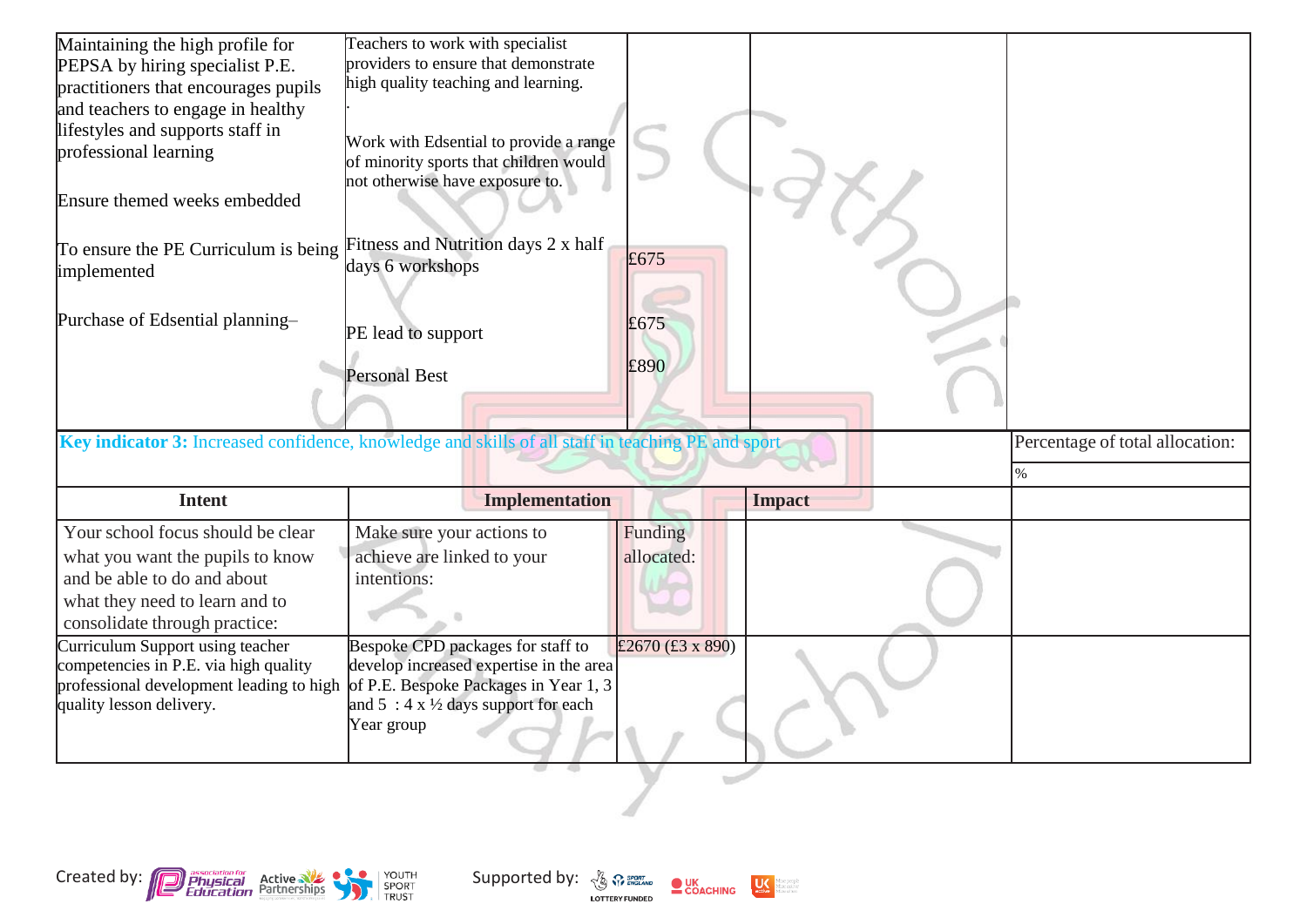| Development of the PE Curriculum at St                                                        | Purchase of an SLA for the PE Leader $£675$ 2 x half days |                                   |               |                                 |
|-----------------------------------------------------------------------------------------------|-----------------------------------------------------------|-----------------------------------|---------------|---------------------------------|
| Alban's Using the Essential Curriculum                                                        |                                                           | and 6 workshops                   |               |                                 |
| Model with the Edsential Scheme of work                                                       | Supply Cover5 days (5 x 200)                              | £1000                             |               |                                 |
|                                                                                               |                                                           |                                   |               |                                 |
|                                                                                               |                                                           |                                   |               |                                 |
| Key indicator 4: Broader experience of a range of sports and activities offered to all pupils |                                                           |                                   |               | Percentage of total allocation: |
|                                                                                               |                                                           |                                   |               |                                 |
| <b>Intent</b>                                                                                 | <b>Implementation</b>                                     |                                   | <b>Impact</b> |                                 |
| Your school focus should be clear                                                             | Make sure your actions to                                 | Funding                           |               |                                 |
| what you want the pupils to know                                                              | achieve are linked to your                                | allocated:                        |               |                                 |
| and be able to do and about                                                                   | intentions:                                               |                                   |               |                                 |
| what they need to learn and to                                                                |                                                           |                                   |               |                                 |
| consolidate through practice:                                                                 |                                                           |                                   |               |                                 |
| Purchase of 10 lessons to support                                                             | Grow Wellbeing to support the                             | £2500 $(10 x)$                    |               |                                 |
| Outdoor learning and Education                                                                | children in Reception and to develop<br>outdoor learning  | $25$ (Sessions in<br>Autumn term) |               |                                 |
| Hybrid plan of Forest Schools for                                                             |                                                           |                                   |               |                                 |
| Reception children                                                                            |                                                           |                                   |               |                                 |
|                                                                                               |                                                           |                                   |               |                                 |
|                                                                                               |                                                           |                                   |               |                                 |
|                                                                                               |                                                           |                                   |               |                                 |
| Purchase of the Rainbow programme to                                                          | Delivery of the Rainbow programme                         | £2300 9 12 Week)                  |               |                                 |
| support Mental Health and Well-being                                                          | to year 3 cohort                                          |                                   |               |                                 |
| into KS2 through Yoga delivered by                                                            |                                                           | Spring term.                      |               |                                 |
| Edsential                                                                                     |                                                           |                                   |               |                                 |
|                                                                                               |                                                           |                                   |               |                                 |
|                                                                                               |                                                           |                                   |               |                                 |
|                                                                                               |                                                           |                                   |               |                                 |
| Subsidy for children to take part in                                                          | Support for Year 6 Pupil premium to                       | £1500                             |               |                                 |
| Outdoor and Adventurous activity                                                              | ensure Outdoor and Adventurous                            |                                   |               |                                 |
|                                                                                               | $\text{activity} - \text{with}$ bursury                   |                                   |               |                                 |
|                                                                                               |                                                           |                                   |               |                                 |
|                                                                                               |                                                           |                                   |               |                                 |



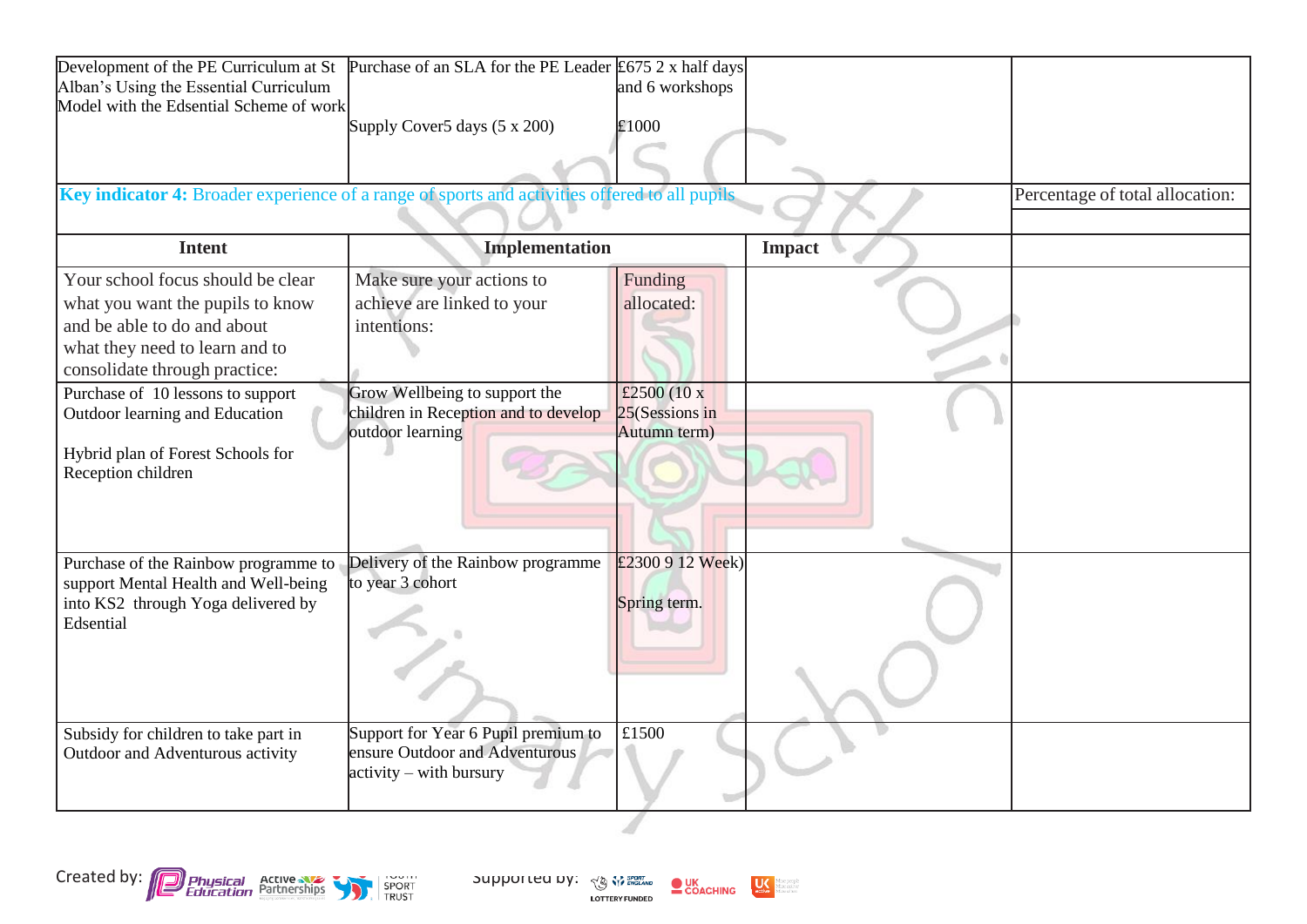





 $U<sub>other</sub>$ dore people<br>dore active<br>dore of ten